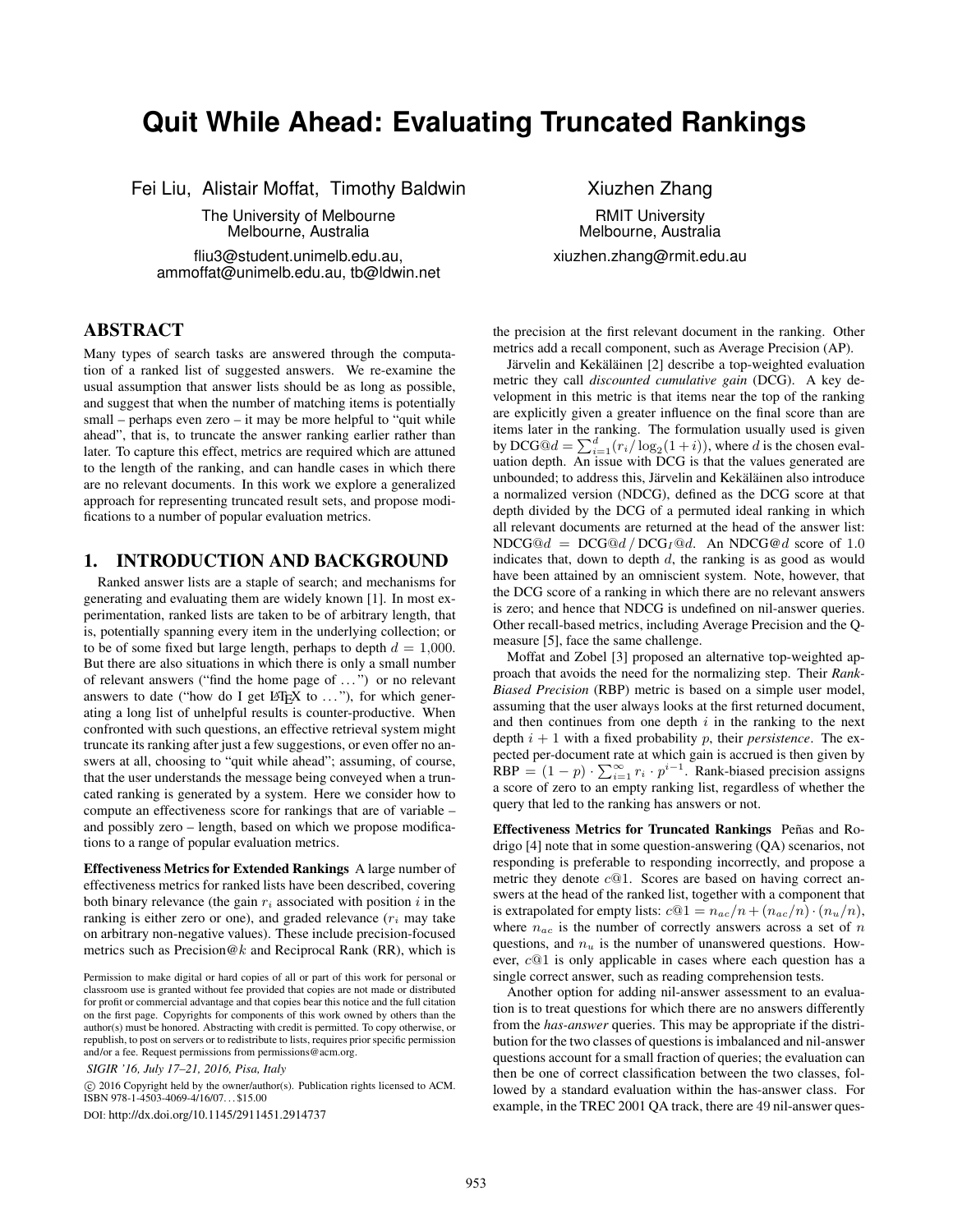tions, out of 492 test questions. Similar statistics arise in the TREC 2002–2007 QA tracks. But note also that there are cases where nilanswer queries dominate. For example, in duplicate question detection for community question answering, the expectation is that most new questions will not have previously been asked.

Sakai [5] proposed that NIL be regarded as a valid answer list of length one with positive gain, and showed that under this interpretation the Q-Measure (and other recall-based approaches) can be used to evaluate nil-answer questions. A similar approach was also used in the 2001 TREC QA track [6], where systems were permitted to return NIL in their answer lists. Any NIL's that appeared were assigned a gain of  $r_i = 1.0$  if and only if there were no "actual" answers to that query, and a gain of  $r_i = 0$  otherwise. Systems were free to continue listing documents after the NIL, meaning that a simple hedging strategy is to prefix NIL to every returned list; another, to insert NIL part way through every answer list. We explore the implications of this approach in more detail in Section 3.

# 2. EVALUATING ARBITRARY RANKINGS

All Rankings Are Different We propose that a system always be viewed as returning a ranking of documents, and that the length of that ranking always be regarded as having been determined by the system in response to the query. We then require that the evaluation process employed should be applicable to all rankings, including those of zero length.

As a motivating example, consider the case of a query for which there are known to be  $R = 3$  relevant answers. For this query the five-document ranking (reading  $r_i$  values from left to right, with "1" representing relevant, and "0" denoting non-relevant) "10100" is almost certainly superior to the ranking "01001", a relativity supported by all of RR, AP, NDCG, and RBP. Now consider the threeelement ranking "101". It seems clear that "101" must be regarded as superior (or, at the very least, not inferior) to "10100", since it has the relevant documents in the same positions, and fewer nonrelevant documents. Next, consider the ranking "011". Where does it fit in relation to the other three rankings? Most metrics would assess it as being inferior to "101" and better than "01001", but what about in comparison to "10100"? That is, is: "101" > "10100" > " $011"$  > "01001" the preferred ordering from a user's point of view, where  $>$  is used as an abbreviation for numeric order, based on score? Or is: "101" > "011" > "10100" > "01001" the preferred relationship? And, what about the ranking "1" – is one correct answer and no non-relevant answers better, or worse, than the rankings shown, all of which contain two correct answers? Finally, do any of these relativities change if instead of  $R = 3$  relevant documents, there are known to be  $R = 5$ , or  $R = 10$ ?

In the proposed new framework, in which ranking length is also regarded as being a factor that affects the score, dealing with nilanswer queries becomes a natural extension. If a query has no answers, then we would expect the evaluation metric to tell us that "" > "0" > "00" > "000", and so on. Indeed, if a query has no answers, and a system returns a ranking containing no documents, would we not wish the score of that ranking to be 1.0, representing "fully correct system response, and cannot be improved on"?

Depth-Sensitive Evaluation To allow ranking length to influence assessed effectiveness, we modify every ranking to add a nominal *terminal document* at the first rank position after the last one supplied by the retrieval system. For example the ranking "011" is extended to make a new ranking "011t", where "t" represents the terminal document, and reflects that the system declined to provide an answer document in that or any subsequent position. Provided that a corresponding gain value  $r_t$  is also assumed, any weightedprecision effectiveness metric, such as RR, Precision@k, or RBP, can then be used to score the ranking.

The key to making this approach work is selecting a value for  $r_t$ , the gain value associated with the terminal document. In the 2001 TREC QA Track, and in the example presented by Sakai [5],  $r_t = 1.0$  iff the question is a nil-answer one, and  $r_t = 0.0$  if not. We propose a more gradual approach. Suppose that the total gain pool for the query is  $R \geq 0$ . Then at depth  $d \geq 0$  in any given ranking the fraction of the available gain that has been accrued is given by  $\sum_{i=1}^{d} r_i/R$ . On this basis, we define:

$$
r_{\mathbf{t}} = \begin{cases} 1 & \text{if } R = 0 \\ \sum_{i=1}^{d} r_i / R & \text{if } R > 0. \end{cases}
$$
 (1)

To understand the implications of this definition, consider the metric RR, defined for binary gain values as the reciprocal of the first rank at which a relevant document appears. If a ranking of length d contains a relevant answer, then RR has the same value as it always does, since the terminal document at depth  $d + 1$  has no bearing. If a ranking of length  $d$  does not contain a relevant answer, and if  $R > 0$ , then  $r_t = 0$  and hence the value of RR is zero, as it should be – the system failed to return an answer that exists. But if  $R = 0$ , then  $r_t = 1$ , and the value of RR is given by  $1/(d+1)$ . That is, an empty ranking will be given a score of 1.0 if there are no relevant documents in the collection; the ranking "0" will be given a score of 0.5 when  $R = 0$ , and so on. Overall, the adjusted RR' computation that takes the terminal document into account smoothly adapts its score on nil-answer queries, as required; and has its previous behavior on has-answer queries.

In the case of RBP,  $r_t$  is used in a slightly different way. Since RBP computes an infinite weighted sum over a geometric sequence of weights, it is appropriate to presume an arbitrary number of answers past the d th one, all with gain  $r_t$ . That is, the finite truncated gain vector  $\langle r_1, r_2, \cdots, r_d \rangle$  is treated as an infinite one,  $\langle r_1, r_2, \cdots, r_d, r_t, r_t, r_t, \cdots \rangle$ , and the RBP score computed as normal. This has the same effect as taking the RBP residual at depth d, which is given by  $p^d$ , and multiplying it by  $r_t$ . That is, we define the adjusted RBP as

RBP' = RBP' @d = 
$$
(1 - p) \cdot \sum_{i=1}^{d} r_i \cdot p^{i-1} + r_{\mathbf{t}} \cdot p^d
$$
. (2)

As a third example, consider NDCG. To adjust this metric to handle truncated lists, we add  $r_t$  as a  $(d + 1)$  th gain value, as for RR, and then use the usual scoring approach to depth  $d + 1$  rather than to depth  $d$ :

$$
NDCG' = NDCG' @d = \frac{DCG@((d+1)(r_1, r_2, \cdots, r_d, r_t))}{DCG_I@((d+1))}.
$$
\n(3)

Note that this approach also means that  $d$  is no longer a parameter of the metric and is instead the length of the ranking supplied by the system; note also that the ideal  $(d+1)$ -element ranking used in the denominator includes an extra gain of 1.0 in the first zero-gain position only if there are fewer than  $d+1$  full- or part-gain answers for the query. For example, if  $R = 3$ , and all gain values are binary, then the ranking "101" leads to  $r_t = 2/3$ , and is scored as:

$$
NDCG' = \frac{1/\log 2 + 1/\log 4 + (2/3)/\log 5}{1/\log 2 + 1/\log 3 + 1/\log 4 + 1/\log 5} = 0.698,
$$

where the final term in the denominator arises because in an ideal ranking of  $d = 3$  documents, the corresponding ideal  $r_t$  value placed in the fourth position of the ranking would be 1.0.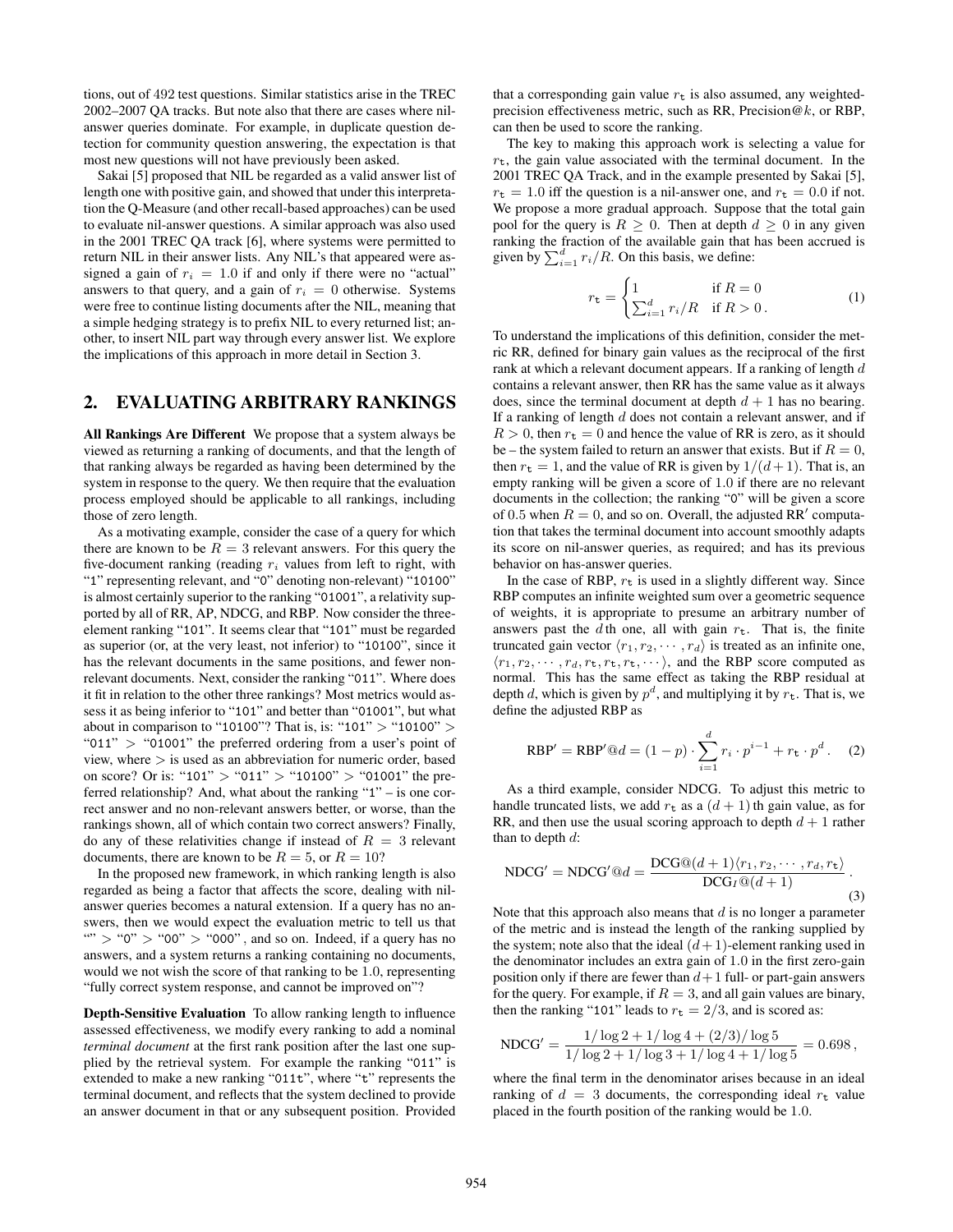| Ranking | R     | $r_{\rm t}$ | RR'   | RBP'  | NDCG' | AP'   |
|---------|-------|-------------|-------|-------|-------|-------|
| "00"    | $R=0$ | 1.000       | 0.333 | 0.250 | 0.500 | 0.333 |
| "000"   | $R=0$ | 1.000       | 0.250 | 0.125 | 0.431 | 0.250 |
| "111"   | $R=3$ | 1.000       | 1.000 | 1.000 | 1.000 | 1.000 |
| "11"    | $R=3$ | 0.667       | 1.000 | 0.917 | 0.922 | 0.648 |
| "11100" | $R=3$ | 1.000       | 1.000 | 0.906 | 0.971 | 0.917 |
| "101"   | $R=3$ | 0.667       | 1.000 | 0.708 | 0.698 | 0.528 |
| 4.1     | $R=3$ | 0.333       | 1.000 | 0.667 | 0.742 | 0.306 |
| "10100" | $R=3$ | 0.667       | 1.000 | 0.646 | 0.678 | 0.491 |
| "011"   | $R=3$ | 0.667       | 0.500 | 0.458 | 0.554 | 0.403 |
| "01001" | $R=3$ | 0.667       | 0.500 | 0.302 | 0.490 | 0.299 |

Table 1: Example truncated answer rankings and their modified scores, for two different queries, one with  $R = 0$  and one with  $R = 3$ . The parameter  $p = 0.5$  is assumed for the RBP computation. Within each group, the results are sorted by RBP', which (by chance, for these examples) also corresponds to RR'-order.

Average precision (AP) is handled similarly, by defining  $r_{d+1} =$  $r_{t}$ , and then scoring the resulting extended-by-one ranking:

$$
AP' = \frac{1}{R+1} \sum_{i=1}^{d+1} r_i \frac{\sum_{j=1}^i r_j}{i} .
$$
 (4)

As is also the case with NDCG', the reference ranking used by  $AP'$ contains R instances of  $r_i = 1$ , followed by a nominal terminating document with a gain of 1.0, that is,  $R + 1$  values in total.

Table 1 shows scores computed for a range of rankings using the modified versions of RR, RBP, NDCG, and AP. The different adjusted metrics place different emphases on the tradeoff between recall and precision. All of the metrics respect the strict pairwise orderings noted earlier, for example, that "101"  $\geq$  "10100"; but they vary in their response to other relativities, such as the question as to whether "1" is better or worse than "101". Note how the different metrics place different emphases on the rankings, resulting in variations in their score orderings.

## 3. EXPERIMENTS AND RESULTS

Tasks and Test Collections To explore the ramifications of the proposed approach, we employ the runs submitted to the main task of the TREC 2001 QA track. Participants were invited to submit a ranked list of [*doc-id*, *answer-str*] pairs of length up to five for each question; and for questions deemed to have no answer, were permitted to return "NIL" rather than one of the pairs. Overall, 36 groups contributed a total of 67 submissions to the QA main task;  $47$  of them are available for download.<sup>1</sup> The question set consists of 492 queries, 49 of which are nil-answer queries. The 443 hasanswer questions have on average 25.7 relevant answers each.

Interpretation of Truncation To evaluate the proposed approach, we transform each individual run using the rules shown in Table 2, so that we accurately capture any evidence of deliberate truncation. The first two rules, covering cases where fewer than five results are provided, or where an explicit "NIL" is provided, are evidence of system-initiated truncation, and are processed as such in our comparison; in the third case we cannot infer truncation, and those runs are retained intact and scored in the original manner by the unmodified metrics throughout our experimentation.

| $a$ nti. | n                       | modified run                                                                       |
|----------|-------------------------|------------------------------------------------------------------------------------|
| - 1      | $\leq 5$<br>< 5<br>$=5$ | $a_1, \cdots, a_{i-1}, \mathtt{t}$<br>$a_1, \cdots, a_n$ , t<br>$a_1, \cdots, a_5$ |

Table 2: Transformation of a run  $\langle a_1, \cdots, a_{NIL}, \cdots, a_n \rangle$ , where  $a_{\text{NIL}}$  is the rank of an explicit NIL document (either rank  $i \in [1, n]$ , or −1 indicating not present) to a new ranked list.



Figure 1: Distribution of lengths of 23,124 query responses.

Figure 1 shows the distribution before and after transformation of the 23,124 runs submitted for the 492 queries by the 47 participants. The number of five-answer lists is reduced from around 20k to 16k, generating a total of approximately 7k truncated answer lists post-transformation. The number of zero-answer lists is zero before the transformation, because even when a system believes a query is a nil-answer question, it must return a "NIL" to indicate so. This also accounts for the decline in the number of single-answer responses post-transformation.

Results and Analysis We first compare the TREC QA systems against each other using the TREC methodology (that is, with NIL in runs given a gain of 1.0 iff a query is nil-answer and otherwise given a gain of 0.0, and with metrics then applied in their standard form), and using our proposed modified approach applied to the transformed version of each run. Four different effectiveness metrics were explored, with the goal of determining the extent to which systems are affected by the proposed alteration in methodology. Each run for each system was scored using the two different approaches, and then system averages computed. In all of these evaluations, a [*doc-id*, *answer-str*] pair is considered correct iff the *answer-str* contains an answer to the question and is supported by the document specified by the *doc-id*.

Table 3 compares the system orderings generated by the four pairs of original/modified metrics using Kendall's τ, which computes a correlation coefficient between pairs of ordered lists over the same domain. Three evaluation metric pairs give rise to  $\tau$  scores greater than 0.9, indicating strong agreement between the system ordering induced by the original metric and the system ordering generated by its modified version. The strong agreement between  $RR$  and  $RR'$  was expected, because scores are primarily derived from just one relevant document, and because only a minority of the runs had explicit NIL markers. The similarly strong agreement between NDCG and NDCG<sup>'</sup> was more surprising. At the other end of the scale, the pair  $AP/AP'$  has the lowest  $\tau$  among the four metrics, but they are still strongly correlated.

<sup>1</sup> http://trec.nist.gov/results/trec10/qa\_main\_input.html